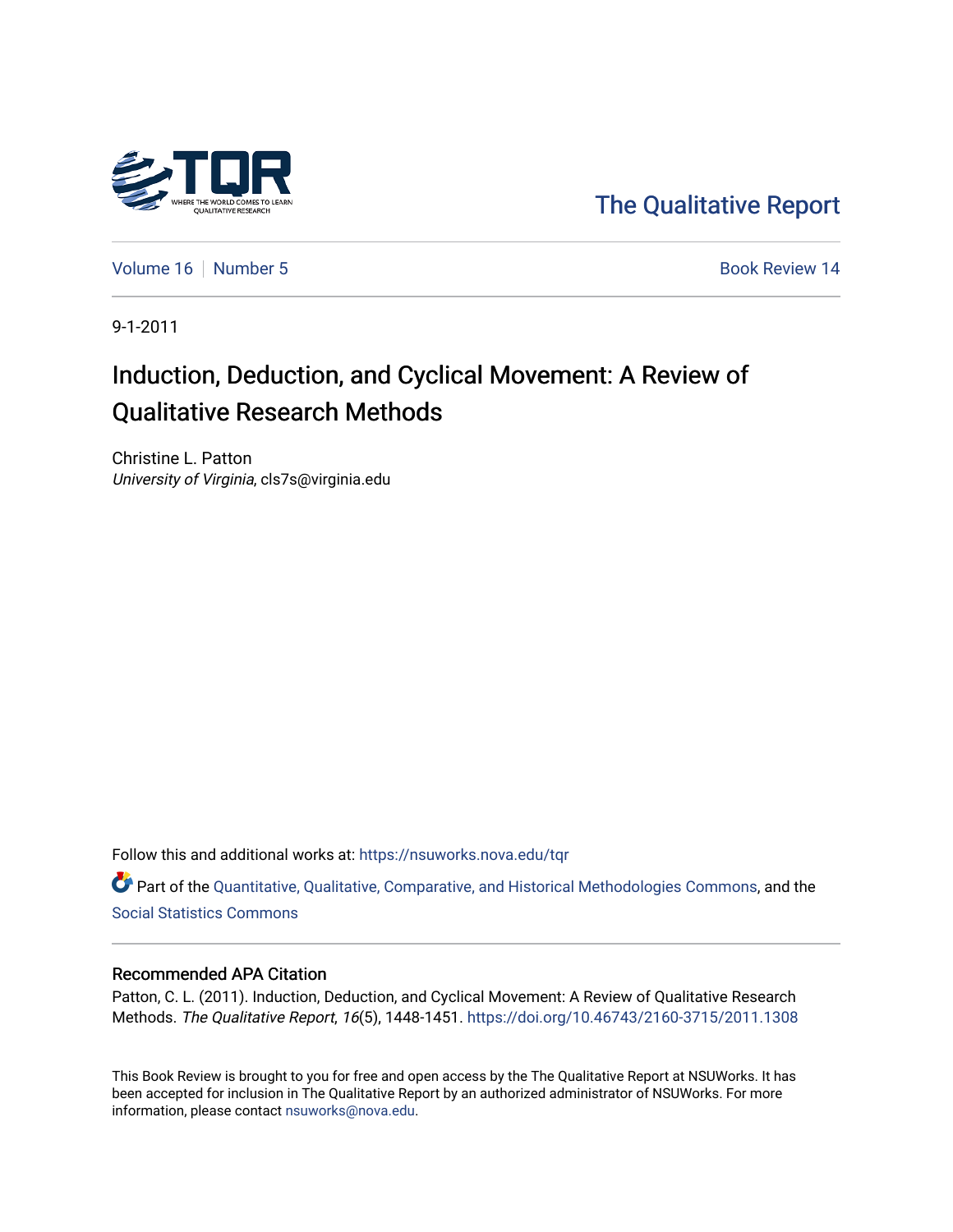

## Induction, Deduction, and Cyclical Movement: A Review of Qualitative Research **Methods**

## Abstract

In Qualitative Research Methods, Hennink, Hutter, and Bailey (2011) offer readers an overview of every phase of qualitative research from formulating research questions, to participant recruitment, to writing and presenting results. In each of these phases, the authors push readers to continuously move between induction and deduction and embrace the cyclical nature of the qualitative research process.

## Keywords

Qualitative Research, Research Cycle, Public Health

## Creative Commons License



This work is licensed under a [Creative Commons Attribution-Noncommercial-Share Alike 4.0 License](https://creativecommons.org/licenses/by-nc-sa/4.0/).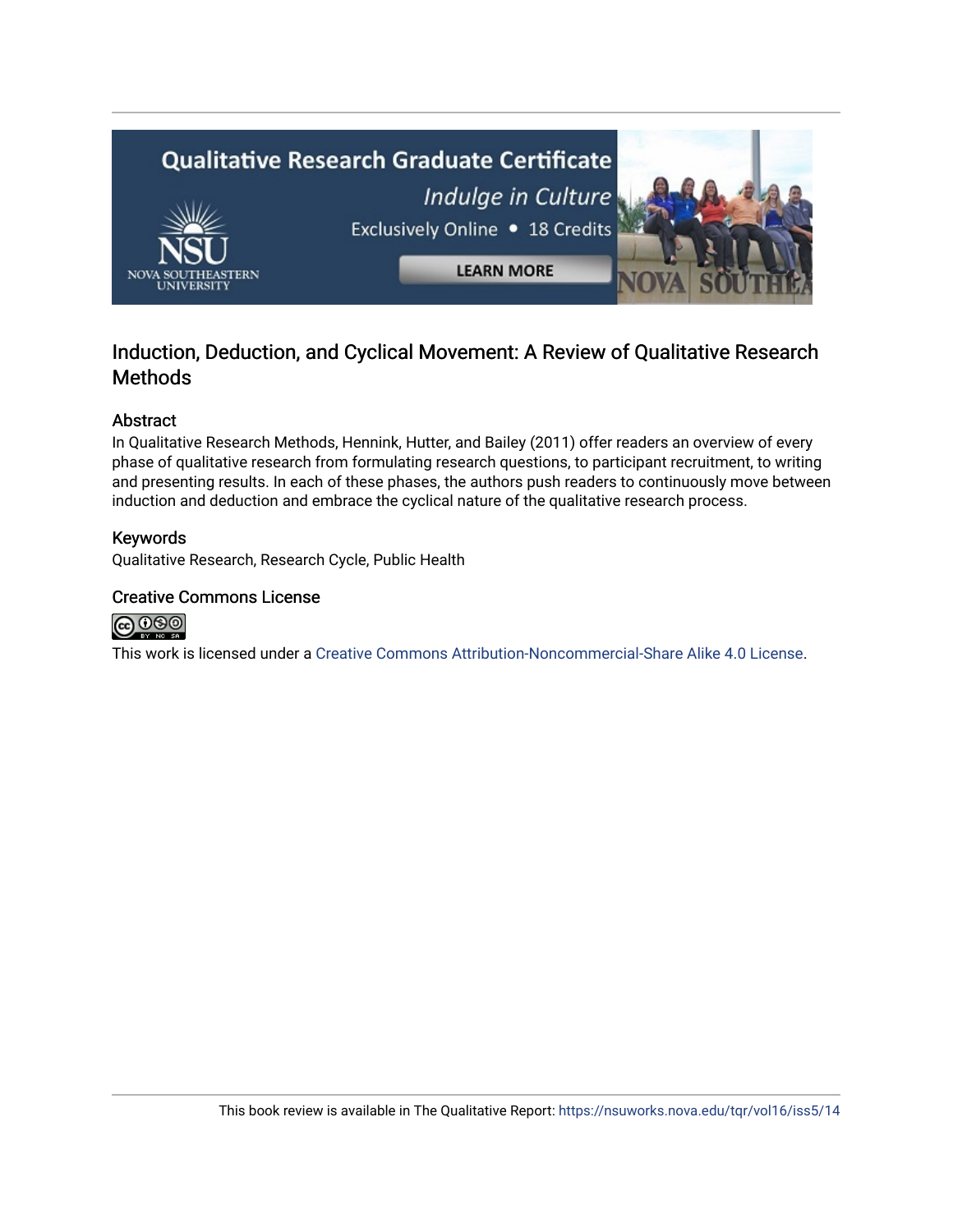## **Induction, Deduction and Cyclical Movement: A Review of** *Qualitative Research Methods*

Christine L. Patton

University of Virginia, Charlottesville, Virginia, USA

*In Qualitative Research Methods, Hennink, Hutter, and Bailey (2011) offer readers an overview of every phase of qualitative research from formulating research questions, to participant recruitment, to writing and presenting results. In each of these phases, the authors push readers to continuously move between induction and deduction and embrace the cyclical nature of the qualitative research process. Keywords: Qualitative Research, Research Cycle, Public Health* 

As an early career qualitative researcher, I regularly revisit previously read books and articles and explore new how-to texts as a way of reflecting on and evaluating the quality and appropriateness of my (and others') fieldwork and written work. Monique Hennink, Inge Hutter, and Ajay Bailey's (2011) *Qualitative Research Methods* functioned as a new how-to book for me to explore.

Hennink et al. (2011) write for novice and accomplished qualitative researchers (and everyone in-between) and note that the structure of the book allows researchers with different skill levels to pick-up and dive-in at any chapter; they recommend that novices begin with chapter two and others select chapters that address their interests, needs, and level of experience. For seasoned researchers with specific needs (i.e., a refresher on conducting focus groups), this "diving-in" approach will not leave them feeling isolated from the essence of the book or the research tasks discussed in other chapters. The authors reference the content from preceding and subsequent chapters throughout each section, directing readers who require more information to do things such as, "see chapter two for more details on these" and "see chapter four on the ethical guidelines."

In hopes of using the book to reflect on and guide all of the steps of my next research project, I began with the first chapter. Here the authors introduce the framework for the book, which corresponds with their approach to conducting qualitative research. (It should be noted that the book is structured around *the authors' approach* to qualitative research. There are other paradigms with different ideas of how inquiries should proceed). The book is structured around the cyclical nature of qualitative research, the *qualitative research cycle* and its subcycles, which include the *design cycle* (chapters three and four: the design cycle and ethical issues, respectively), the *ethnographic cycle* (chapters five through eight: participant recruitment, interviews, focus groups, and observations, respectively) and the *analytic cycle* (chapters nine through 11: data preparation and coding, analysis, and writing, respectively); each subcycle has its own set of tasks. In describing qualitative research in circular terms, the book emphasizes the interlinkages between all of the tasks of the qualitative researcher. In this introductory chapter Hennink et al., (2011) also bring readers' attention to their use of inductive *and* deductive reasoning; the authors note that there is a frequent interplay between these types of reasoning within each of the three subcycles.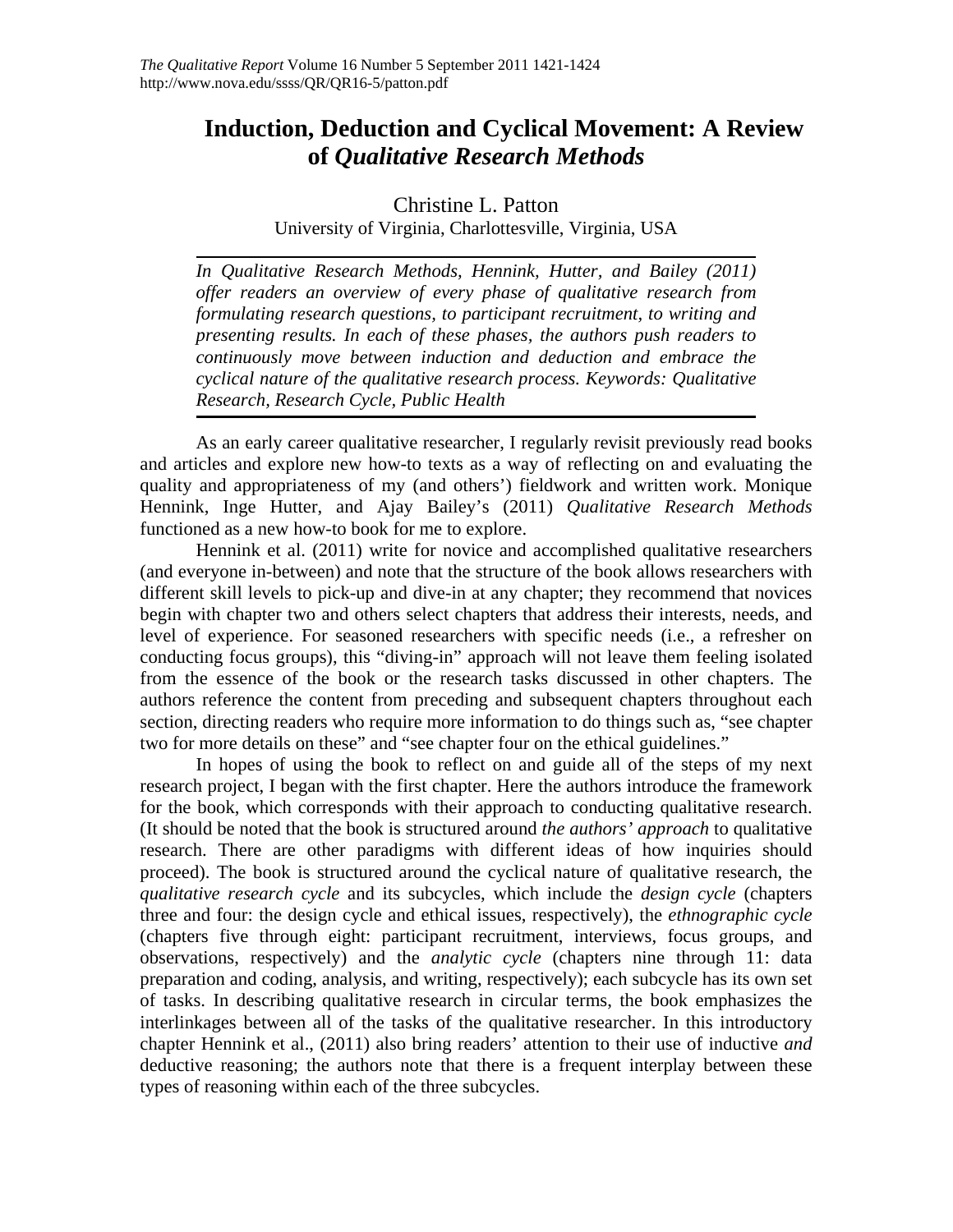The authors recognize that most readers will associate induction with qualitative research; however, they make a point to highlight the role of induction *and* deduction in each of the subcycles. For example, in the design cycle, the authors describe the initial stages of participant recruitment as being deductive in nature (defined a priori, informed by published literature and existing theories, etc.). However, additional participants may be identified through key informants and interview responses during initial data collection and "this inductive refinement of the study population allows researchers to…identify new 'information-rich' participants" (Hennink et al., p. 87).

Without exhaustively detailing what is contained in the book's remaining 10 chapters, in the remainder of this section, I want to highlight the strengths of the book and elements of the chapters that make it an accessible text and go-to guide.

The authors describe a lot of steps and material in their 300 page book. To cover this material, they use straightforward language and uncomplicated descriptions while pointing interested readers to other, more in-depth perspectives and accounts. Each chapter's end contains two sections on "further reading." In these sections, the authors list books and articles that are relevant to the tasks and ideas covered in the respective chapter and highlight exactly what components receive strong coverage in these referenced texts. For example, at the end of chapter five on participant recruitment, the authors list an article (Hamilton  $\&$  Bowers, 2006) that "... highlights the practical issues of recruiting participants via the internet" (Hennink et al., 2011, p. 107). Also, at the end of chapter nine, a book (Saldana, 2009) on "coding procedures for qualitative research" (Hennink et al., p. 231) is recommended.

Each chapter's end also includes a list of five to six questions for researchers to ask themselves as they evaluate the quality of their own work. Here, for example, are some of the questions from chapter nine on data preparation and coding:

- Was a codebook used to maintain consistency in coding?
- How was inter-coder agreement checked?
- Was code development saturated?
- Have all identifiers been removed from data transcripts? (Hennink et al., 2011, pp. 229-230)

Another strength of the text is the use of case studies to illustrate different processes. Notable case studies include a new qualitative researcher's paradigm struggle (chapter two) and a write-up of an observation of diners and staff in a hotel café in Africa (chapter eight). Finally, the authors' presentation of examples from the field effectively illustrates different strategies and techniques for approaching and collecting data and highlight researchers' successes and struggles with implementing these tasks.

The book, however, is not without its limitations. The authors' values and backgrounds dominate the text. Hennink and colleagues (2011) are trained demographers, conduct research in areas of health and population sciences, and "broadly follow the principles of grounded theory" (p. 204). Their "position[s] and positioning in the world…[and their] place and biography…" (Macbeth, 2001, p. 38) are evident in their examples and selection of coding and data analysis techniques. For example, the authors state that the book is for researchers from "different scientific disciplines" (Hennink et al., p. 3); however, the majority of the examples are health-related, with many focusing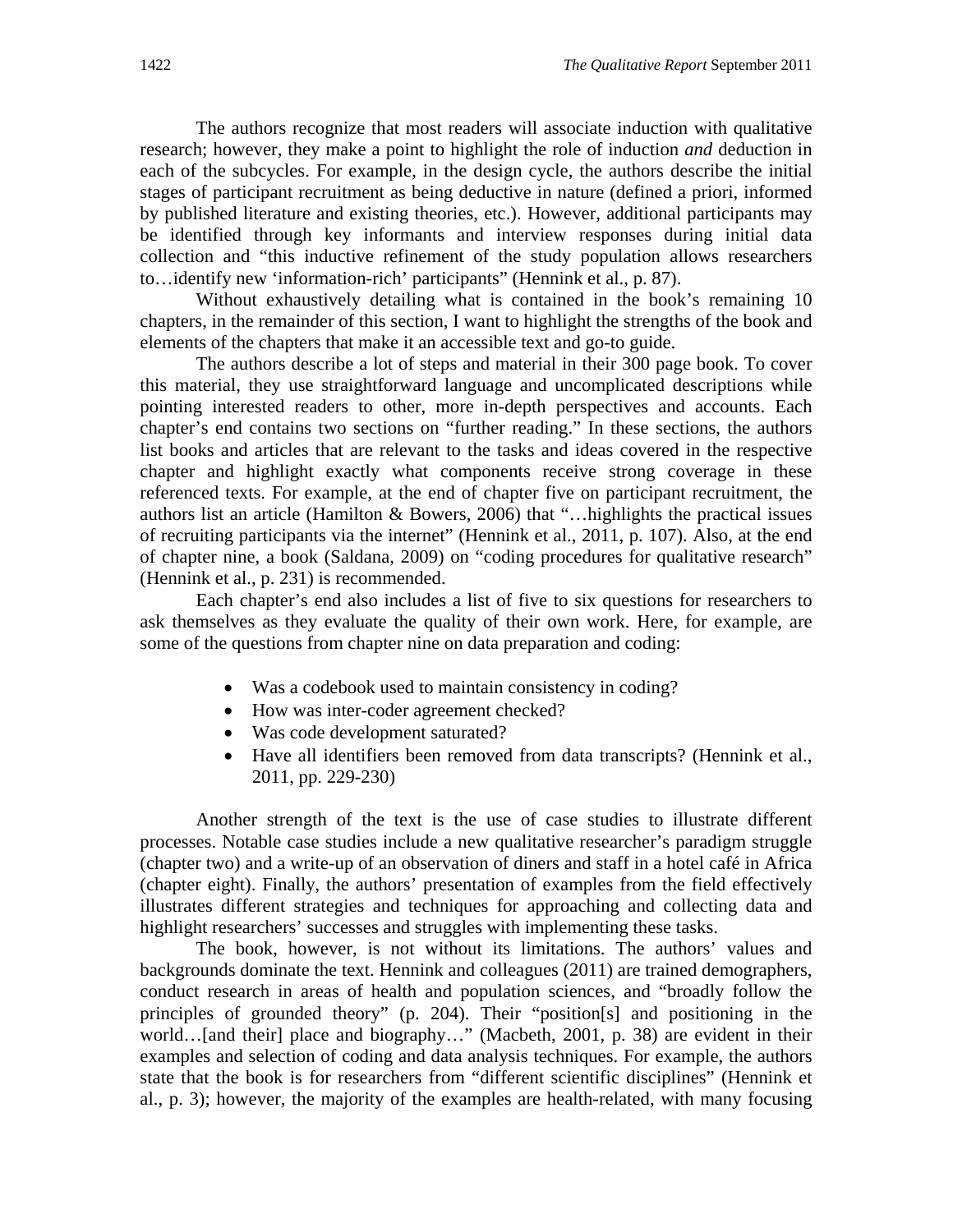on the topics of reproduction, HIV/AIDS, and access to healthcare/healthcare facilities outside the home country of the researcher. The examples are useful and help ground the research tasks in reality, though it may be difficult for others to translate these examples to their own research in local settings and on topics such as education, technology, and management. Additionally, in their chapters on developing codes (chapter nine) and data analysis (chapter 10), the authors rely almost exclusively on the guidelines and processes of grounded theory. They do acknowledge that "there are different approaches to analyzing qualitative data…" (Hennink et al., p. 206); however these are not reviewed. Readers would benefit from a brief overview of these techniques.

Another noteworthy limitation is that while the authors discuss the need to use open-ended questions during interviews and focus groups, many of the examples they provide include close-ended questions ("…does this happen here?;" "Do you think…?" "Is there a difference…?" and "Could you describe…?"). For a book designed in part for novice researchers, who will likely turn to these sample protocols and discussion and interview guides as models, these questions might direct the construction of interview questions that elicit short, single-word answers.

#### **Summary**

Overall, *Qualitative Research Methods* (Hennink et al., 2011) is an accessible, readable how-to book. It can be recommended as a reference book for those approaching a new qualitative project. The in-chapter descriptions and the exercises and questions at the end of each chapter provide easy, yet necessary tasks for researchers to complete during each stage of their projects. However, as they reach the coding and analysis stages, those new to qualitative research will need to seek out other texts that address additional approaches (e.g., how to code and analyze observation write-ups, using discourse analysis and narrative analysis, etc.). For more information about this text, including a link to chapter one, see the book's website on Sage's webpage: http://www.uk.sagepub.com/books/Book229185.

#### **References**

- Hamilton, R. J., & Bowers, B. J. (2006). Internet recruitment and email interviews in qualitative studies. *Qualitative Health Research, 16*(6), 821-835.
- Hennink, M., Hutter, I., & Bailey, A. (2011). *Qualitative research methods*. London: Sage Publications.
- Macbeth, D. (2001). On ''reflexivity'' in qualitative research: Two readings, and a third. *Qualitative Inquiry, 7*, 35-68.
- Saldana, J. (2009). *The coding manual for qualitative researchers*. London: Sage Publications.